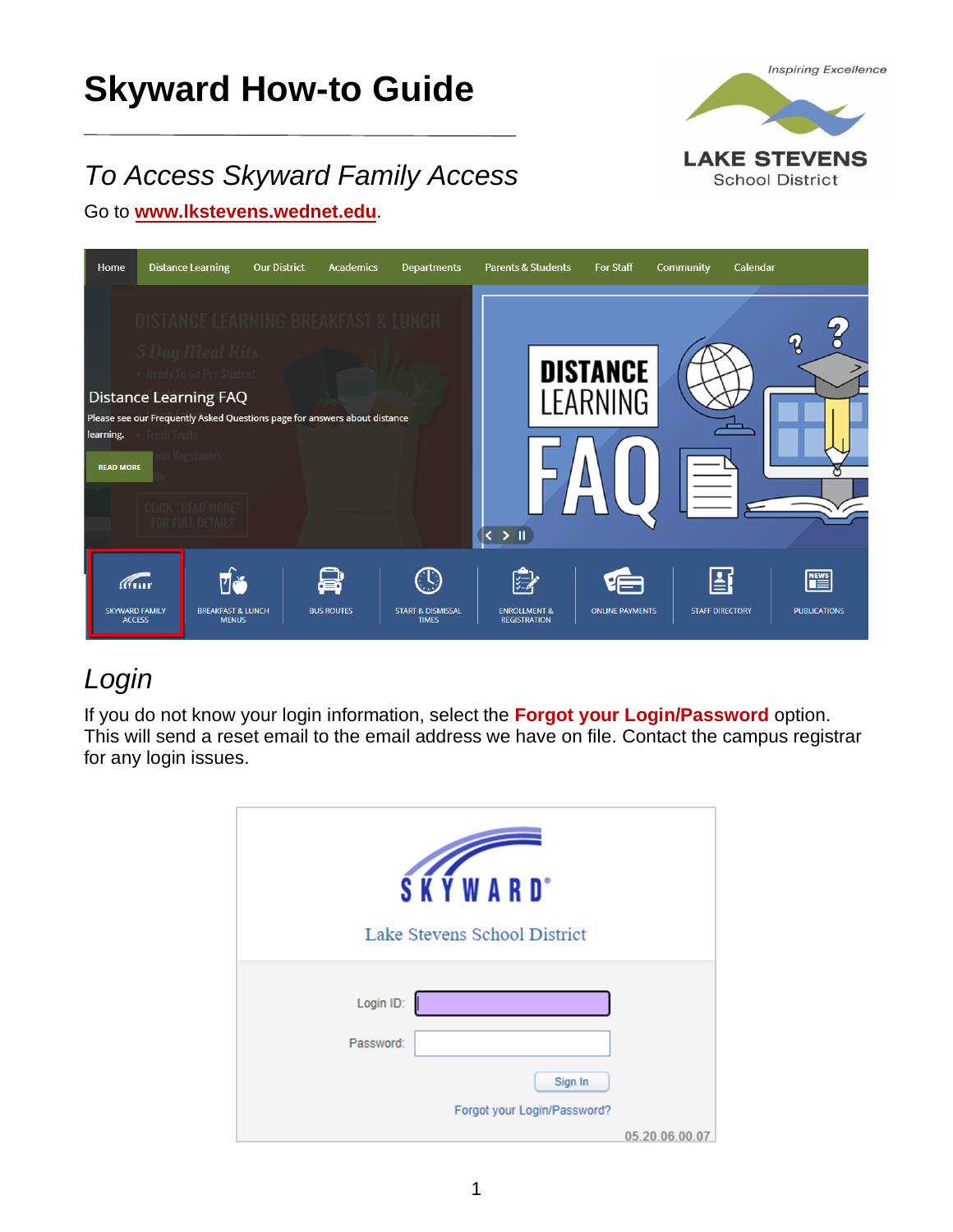#### *Home/Message Center*

Messages that teachers post will show on this screen. You can reply to a message by selecting the **Reply** option. A text box will appear for you to type in.

To see information on only 1 student, select the dropdown.

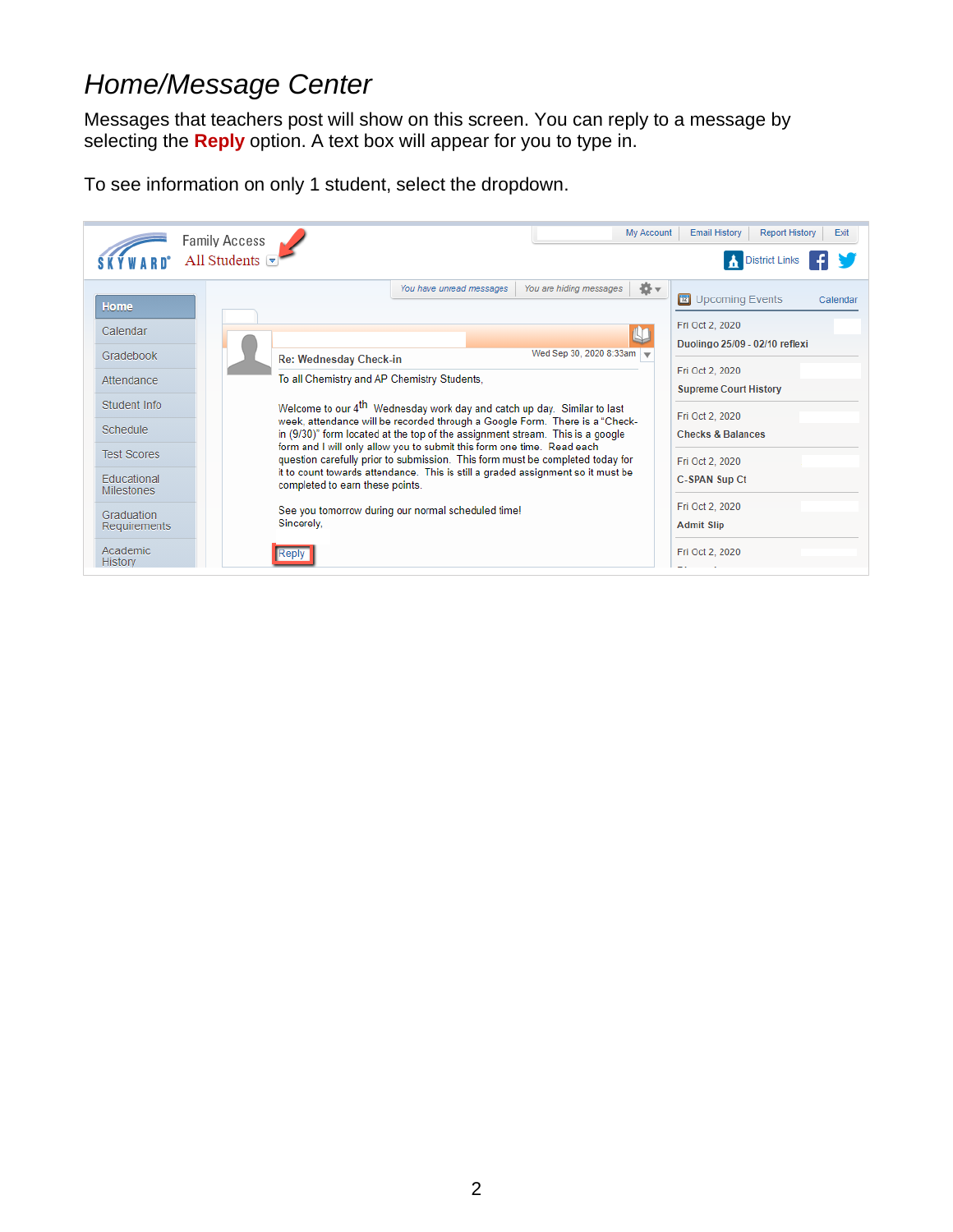#### *Account Information*

Under the **My Account** tab, you can verify your address information, update your email and change your password. You can also select to receive email notifications on attendance and grades.

|                                  | <b>Email History</b><br><b>Report History</b><br><b>My Account</b><br><b>Family Access</b>                                                                                                     | Exit               |
|----------------------------------|------------------------------------------------------------------------------------------------------------------------------------------------------------------------------------------------|--------------------|
|                                  | <b>A</b> District Links<br>All Students $\blacktriangleright$                                                                                                                                  |                    |
| <b>Home</b>                      | <b>Account Settings</b>                                                                                                                                                                        | Save               |
| Calendar                         | Email:<br>Phone: (425)<br>Ext:                                                                                                                                                                 | Change<br>Login    |
| Gradebook                        | Family Access Login:<br>Work $\vee$<br>(425)<br>Ext:                                                                                                                                           | Change<br>Password |
| Attendance                       | Password Last Changed:<br>Ext:<br>$\checkmark$                                                                                                                                                 | <b>Undo</b>        |
| Student Info                     | □ I'm Using a Screen Reader                                                                                                                                                                    |                    |
| Schedule                         | Outline Links When Focused<br>Address (Mailing Address)                                                                                                                                        |                    |
| <b>Test Scores</b>               | <b>Street Number:</b><br>Street Dir:<br>Street Name:<br><b>Address Preview:</b>                                                                                                                |                    |
| Educational<br><b>Milestones</b> | SUD:<br>P.O. Box:<br>#:<br>$\checkmark$<br>Address 2:                                                                                                                                          |                    |
| Graduation<br>Requirements       | Zip Code:<br>Plus 4:<br>City/State:                                                                                                                                                            |                    |
| <b>Academic</b><br>History       | County:                                                                                                                                                                                        |                    |
| <b>Portfolio</b>                 | <b>Email Notifications</b>                                                                                                                                                                     |                    |
| Login History                    | Receive Daily Attendance Notifications for my student(s) by<br>◉ Email ◯ Wall Message ◯ Email and Wall Message                                                                                 |                    |
|                                  | $\Box$ Receive Grading Emails for my student(s) $\boxed{?}$<br>Assignment/Class Percent Overrides (If blank, the School default low and/or high percent will be used):<br>High:<br>Low:<br>for |                    |

## *Calendar*

Parents will see student assignments in **Green**. Holidays, grading periods, and dates where the student did not engage in 1 or more classes will be shown in **Blue**.

|                                         | <b>Family Access</b> |                                                             |                                     |                                                                           |                                                     | My Account                                                                                       | <b>Email History</b><br>Exit     |
|-----------------------------------------|----------------------|-------------------------------------------------------------|-------------------------------------|---------------------------------------------------------------------------|-----------------------------------------------------|--------------------------------------------------------------------------------------------------|----------------------------------|
| <b>SKÝWARD</b> *                        |                      | ◛                                                           |                                     |                                                                           |                                                     |                                                                                                  | <b>A</b> District Links <b>4</b> |
| Home                                    | Today                |                                                             |                                     | <b>Calendar Display</b>                                                   | Month<br>Week<br>Day                                |                                                                                                  |                                  |
| Calendar                                | Sun                  | Mon                                                         | Tue                                 | Wed                                                                       | Thu                                                 | Fri                                                                                              | Sat                              |
| Gradebook                               | 30                   | 31                                                          |                                     | 2<br>1st Day of School (402)<br><b>SEMESTER 1 Starts</b>                  | 3                                                   | Δ<br><b>Voter Registration</b><br><b>Self Introduction</b><br>(A)<br>(A)<br><b>Read Syllabus</b> | 5                                |
| Attendance                              |                      |                                                             |                                     |                                                                           |                                                     |                                                                                                  |                                  |
| Student Info                            | 6                    | $\overline{\phantom{a}}$                                    | 8                                   | 9                                                                         | 10                                                  | 11                                                                                               | 12                               |
| Schedule                                |                      | <b>Political Spectrum</b><br>(A)<br>No School - NON-! (402) | <b>Core Values</b><br>(A)<br>Absent | <b>Syllabus</b><br>(A)<br><b>Pitch for Memoir</b><br>(A)<br><b>Absent</b> | Culture of Contempt (A)<br>Rules for Discussion (A) | Narrative Arc Design (B)<br><b>Book Choice</b><br>(F)<br><b>Admit Slip</b>                       |                                  |
| <b>Test Scores</b>                      |                      |                                                             |                                     |                                                                           |                                                     | <b>Friday Discussion #1 (F)</b><br>Absent                                                        |                                  |
| <b>Educational</b><br><b>Milestones</b> | 13                   | 14<br><b>CE#1</b><br>(F)                                    | 15<br>Memoir: Rough Draft (F)       | 16                                                                        | 17                                                  | 18<br>Federalism                                                                                 | 19                               |
| Graduation<br>Requirements              |                      |                                                             | Absent                              |                                                                           |                                                     | <b>Constitutions</b><br><b>Articles</b><br><b>Admit Slip</b><br><b>Friday Discussion</b>         |                                  |
| Academic<br><b>History</b>              | 20                   | 21                                                          | 22                                  | 23                                                                        | 24                                                  | 25                                                                                               | 26                               |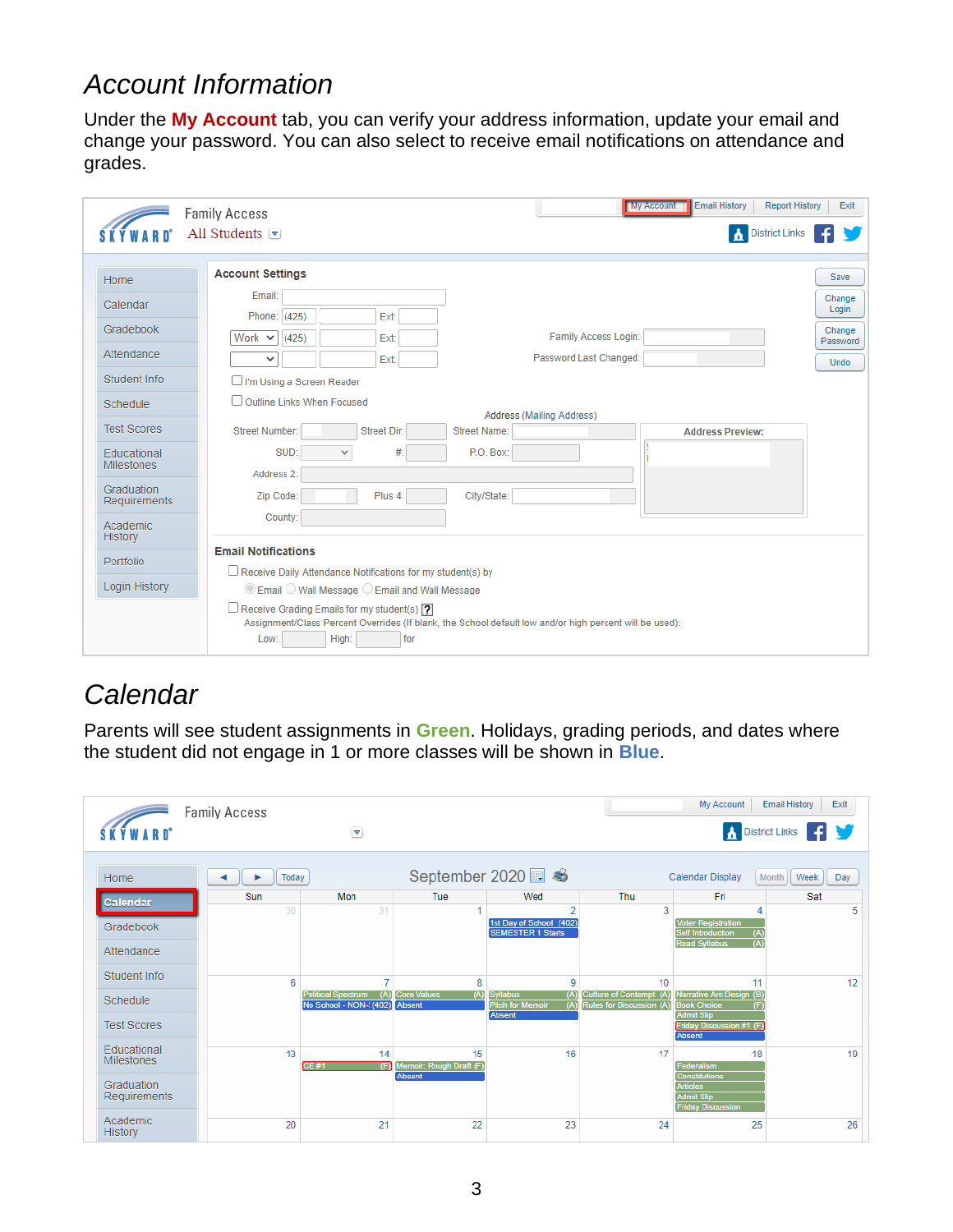# *Class Schedule*

Select **Schedule** to see your student's daily schedule by terms.

|                    | <b>Family Access</b>                                        |                                                              |                                 | My Account                                   | <b>Email History</b><br>Exit<br><b>Report History</b> |  |  |  |
|--------------------|-------------------------------------------------------------|--------------------------------------------------------------|---------------------------------|----------------------------------------------|-------------------------------------------------------|--|--|--|
|                    | All Students $\lceil \nabla \rceil$                         |                                                              |                                 |                                              | <b>District Links</b>                                 |  |  |  |
|                    | <b>Schedule</b>                                             |                                                              |                                 |                                              |                                                       |  |  |  |
| <b>Home</b>        | Currently Scheduled Class: Mon Sep 21, 2020 8:57am          |                                                              |                                 |                                              |                                                       |  |  |  |
| Calendar           | Next scheduled class Period 1 SPANISH 2-1 begins at 9:40 AM |                                                              |                                 |                                              |                                                       |  |  |  |
| Gradebook          |                                                             | Next scheduled class Period 1 FIREFIGHTING begins at 9:40 AM |                                 |                                              |                                                       |  |  |  |
| Attendance         |                                                             |                                                              | Display Options Current Year    | ◯ Weekday By Term O Matrix                   | The current term is highlighted.                      |  |  |  |
| Student Info       | 2020 - 2021<br><b>Print Schedule</b>                        | Term 1<br>(09/02/20 - 11/06/20)                              | Term 2<br>(11/07/20 - 01/29/21) | Term <sub>3</sub><br>$(01/30/21 - 04/02/21)$ | Term 4<br>$(04/03/21 - 06/15/21)$                     |  |  |  |
| <b>Schedule</b>    | Period 1                                                    | SPANISH 2-1                                                  | SPANISH 2-2                     |                                              |                                                       |  |  |  |
| <b>Test Scores</b> | (9:40 AM - 11:10 AM)                                        | Days M.T.W.R.F Room 104                                      | Days M.T.W.R.F Room 104         |                                              |                                                       |  |  |  |
| Educational        | Period 2                                                    | <b>GEOMETRY 1</b>                                            | <b>GEOMETRY 2</b>               |                                              |                                                       |  |  |  |
| <b>Milestones</b>  | (11:40 AM - 1:10 PM)                                        | Days M.T.W.R.F Room 120                                      | Days M.T.W.R.F Room 114         |                                              |                                                       |  |  |  |
| Graduation         | Period 3                                                    | <b>CHEMISTRY 1</b>                                           | <b>CHEMISTRY 2</b>              |                                              |                                                       |  |  |  |
| Requirements       | $(1:20$ PM - 2:50 PM)                                       | Days M.T.W.R.F                                               | Days M.I.W.R.F                  |                                              |                                                       |  |  |  |
| Academic           | Period 4                                                    |                                                              |                                 | <b>ENGLISH 10-1</b>                          | <b>ENGLISH 10-2</b>                                   |  |  |  |
| <b>History</b>     | (10:40 AM - 12:10 PM)                                       |                                                              |                                 | Days M.I.W.R.F                               | Days M.I.W.R.F                                        |  |  |  |
| Portfolio          | Period 5                                                    |                                                              |                                 | <b>MODERN WORLD HISTORY 1</b>                | <b>MODERN WORLD HISTORY 2</b>                         |  |  |  |
| Login History      | (12:15 PM - 1:10 PM)                                        |                                                              |                                 | Days M.T.W.R.F Room E304                     | Days M.T.W.R.F Room E304                              |  |  |  |
|                    | Period 6                                                    |                                                              |                                 | <b>COMPETITIVE TEAM SPORTS</b>               | <b>COMPETITIVE TEAM SPORTS</b>                        |  |  |  |
|                    | $(1:15 \text{ PM} - 2:15 \text{ PM})$                       |                                                              |                                 | Days M.T.W.R.F Room GYM                      | Days M.T.W.R.F Room GYM                               |  |  |  |
|                    | Period 8                                                    | <b>STUDENT SUPPORT</b>                                       | <b>STUDENT SUPPORT</b>          | <b>STUDENT SUPPORT</b>                       | <b>STUDENT SUPPORT</b>                                |  |  |  |
|                    | (2:20 PM - 3:15 PM)                                         | Days M, T, W, R, F                                           | Days M.T.W.R.F                  | Days M.T.W.R.F                               | Days M.T.W.R.F                                        |  |  |  |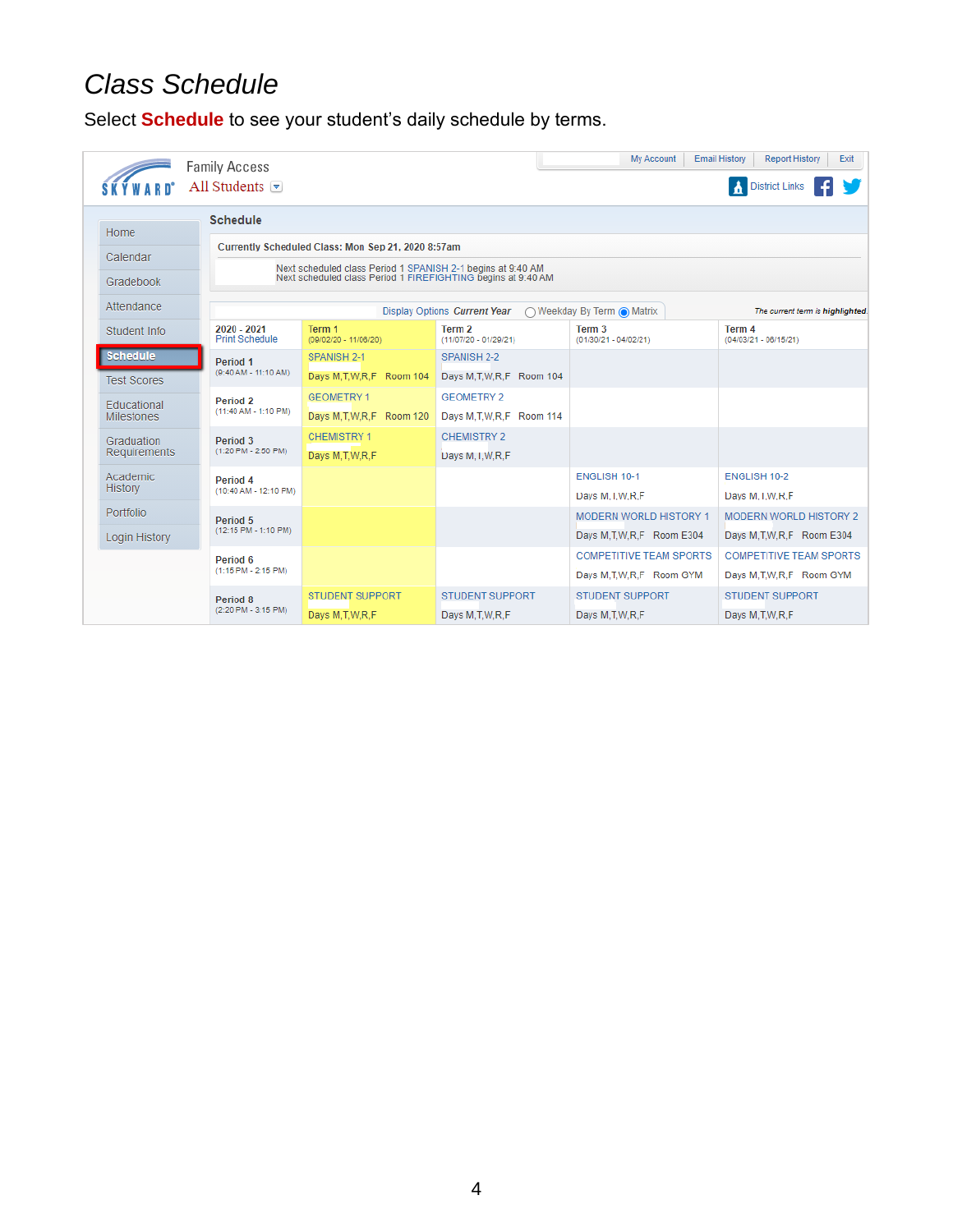## *Gradebook*

Here you can view the current grade in the teacher's gradebook. To expand the details of the assignments, click on the actual grade.

| <b>YWARD</b>                     | <b>Family Access</b><br>$\overline{\mathbf{v}}$     |      |                                                                                  | My Account | <b>Email History</b><br>Exit<br>District Links |  |
|----------------------------------|-----------------------------------------------------|------|----------------------------------------------------------------------------------|------------|------------------------------------------------|--|
| Home                             | Gradebook                                           |      |                                                                                  |            |                                                |  |
| Calendar                         | There are no Missing Assignments.                   |      |                                                                                  |            |                                                |  |
| Gradebook                        | Class Grades                                        |      |                                                                                  |            |                                                |  |
| Attendance                       | Display Options   GPA                               |      | Grades posted to the report card are in bold.<br>Current grades are highlighted. |            |                                                |  |
| Student Info                     | Class                                               | Q1   | Q <sub>2</sub>                                                                   | Q3         | Q <sub>4</sub>                                 |  |
| Schedule                         | SPANISH 2-1<br>Period 1 (9:40 AM - 11:10 AM)        | Д    |                                                                                  |            |                                                |  |
| <b>Test Scores</b>               | <b>SPANISH 2-2</b><br>Period 1 (9:40 AM - 11:10 AM) |      |                                                                                  |            |                                                |  |
| Educational<br><b>Milestones</b> | GEOMETRY 1<br>Period 2 /11:40 AM - 1:10 PM)         | Ā    |                                                                                  |            |                                                |  |
| Graduation<br>Requirements       | <b>GEOMETRY 2</b><br>Period 2 (11:40 AM - 1:10 PM)  |      |                                                                                  |            |                                                |  |
| Academic<br>History              | CHEMISTRY 1<br>Period 3 (1:20 PM - 2:50 PM)         | $B+$ |                                                                                  |            |                                                |  |
| Portfolio<br>Login History       | <b>CHEMISTRY 2</b><br>Period 3 (1:20 PM - 2:50 PM)  |      |                                                                                  |            |                                                |  |

#### Missing assignments will show in this box.

|                                   | <b>Family Access</b>                                                   | My Account<br><b>Email History</b><br>Exit |                                                                                  |
|-----------------------------------|------------------------------------------------------------------------|--------------------------------------------|----------------------------------------------------------------------------------|
| <b>SKÝWARN</b> <sup>*</sup>       | $\left[\begin{matrix}\blacktriangledown\end{matrix}\right]$            | <b>A</b> District Links <b>F</b>           |                                                                                  |
| <b>Home</b>                       |                                                                        |                                            |                                                                                  |
| Calendar                          | <b>Missing Assignments</b> (Show All)                                  |                                            |                                                                                  |
| Gradebook                         | has 2 missing assignments:<br>Due: 09/14/2020 CE #1, CIVICS (Period 3) |                                            |                                                                                  |
| Attendance                        | 09/11/2020 Friday Discussion #1, CIVICS (Period 3)                     |                                            |                                                                                  |
| Student Info                      | Class Grades                                                           |                                            |                                                                                  |
| Schedule                          |                                                                        | Display Options   GPA                      | Grades posted to the report card are in bold.<br>Current grades are highlighted. |
| <b>Test Scores</b>                | Class                                                                  |                                            | Q <sub>1</sub>                                                                   |
| Educational<br><b>Milestones</b>  | Period 1 (9:40 AM - 11:10 AM)                                          |                                            |                                                                                  |
| Graduation<br>Requirements        | ٠<br>Period 2 (11:40 AM - 1:10 PM)                                     | С                                          |                                                                                  |
| <b>Academic</b><br><b>History</b> | ٠<br>Period 3 (1:20 PM - 2:50 PM)                                      | D                                          |                                                                                  |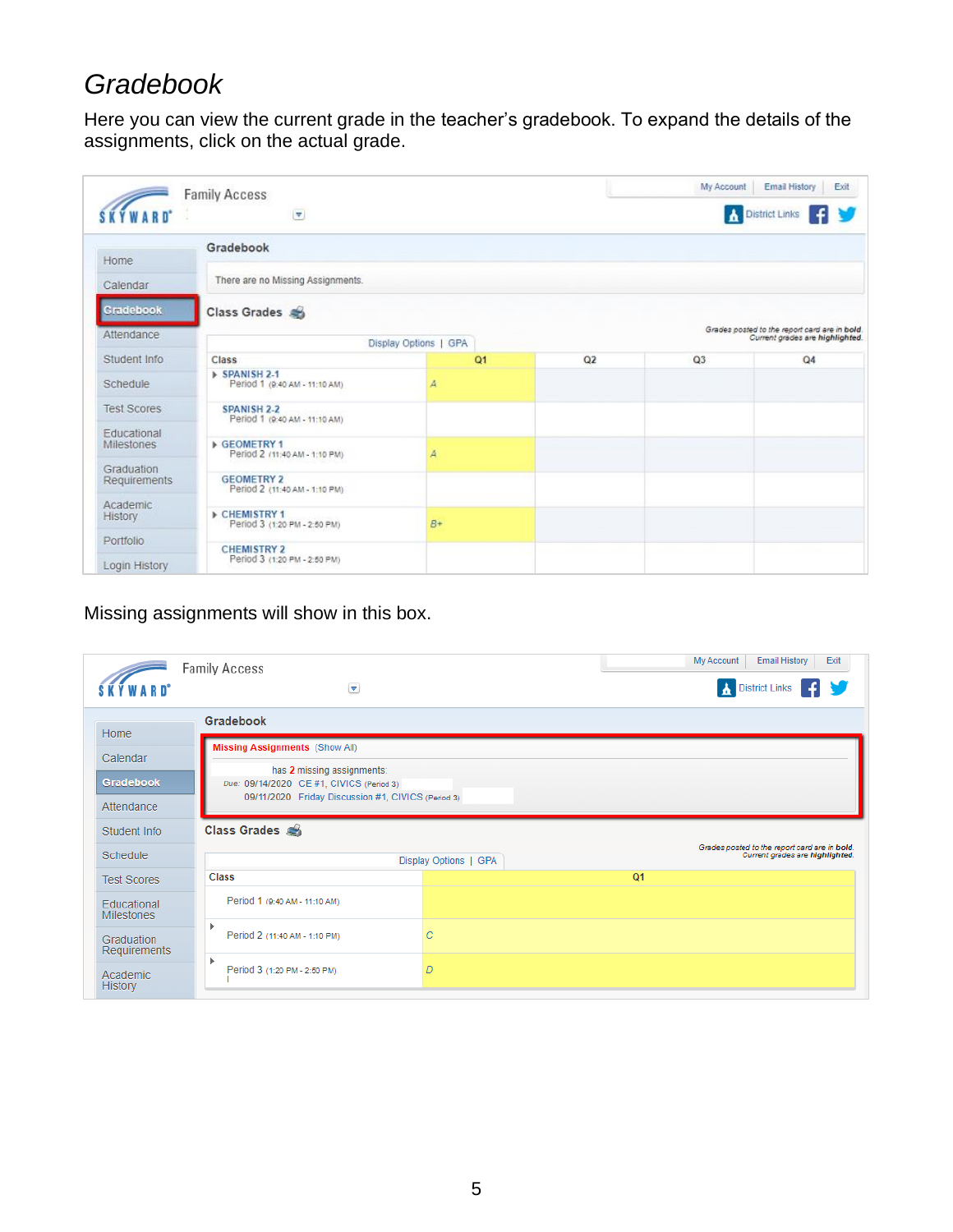### *Attendance*

Parents can verify their student's attendance and can view if the absence is excused or not. If you select **View Classes**, you will see the class titles they were marked absent in.

|                                  | <b>Family Access</b>              |                                          |         |                         | My Account<br><b>Email History</b><br><b>Report History</b><br>Exit |
|----------------------------------|-----------------------------------|------------------------------------------|---------|-------------------------|---------------------------------------------------------------------|
| <b>SKÝWARD</b> *                 | $\left( \bigtriangledown \right)$ |                                          |         |                         | District Links                                                      |
|                                  |                                   |                                          |         |                         | <b>Hide Charts</b>                                                  |
| Home                             | <b>Attendance</b>                 |                                          |         | <b>Absence Requests</b> | View Charts By $\bigcirc$ Period $\bigcirc$ Day                     |
| Calendar                         |                                   | Today's Attendance: Wed Sep 30, 2020     |         |                         | <b>Term 1 Day Totals</b>                                            |
| Gradebook                        |                                   | No Absences or Tardies were recorded for |         |                         |                                                                     |
| <b>Attendance</b>                |                                   |                                          |         |                         |                                                                     |
| Student Info                     | <b>Date</b>                       | <b>Attendance</b>                        | Period  | <b>Class</b>            | 0.5                                                                 |
| Schedule                         | Wed Sep 9, 2020                   | NON-TRUANT REMOTE LEARNING               | $1 - 2$ | <b>View Classes</b>     |                                                                     |
| <b>Test Scores</b>               |                                   |                                          |         |                         |                                                                     |
| Educational<br><b>Milestones</b> |                                   |                                          |         |                         | 0.2<br>$\circ$<br>0,4<br>0.6<br>0.8<br>1<br>Days                    |
| Graduation<br>Requirements       |                                   |                                          |         |                         | == Other                                                            |
| Academic<br>History              |                                   |                                          |         |                         | <b>YTD Day Totals</b>                                               |
| Portfolio                        |                                   |                                          |         |                         |                                                                     |
| Login History                    |                                   |                                          |         |                         |                                                                     |
|                                  |                                   |                                          |         |                         | 0.5                                                                 |
|                                  |                                   |                                          |         |                         |                                                                     |
|                                  |                                   |                                          |         |                         | 0.2<br>0.4<br>0.6<br>0.8<br>$\mathbf{1}$<br>$\circ$<br>Davs         |
|                                  |                                   |                                          |         |                         |                                                                     |